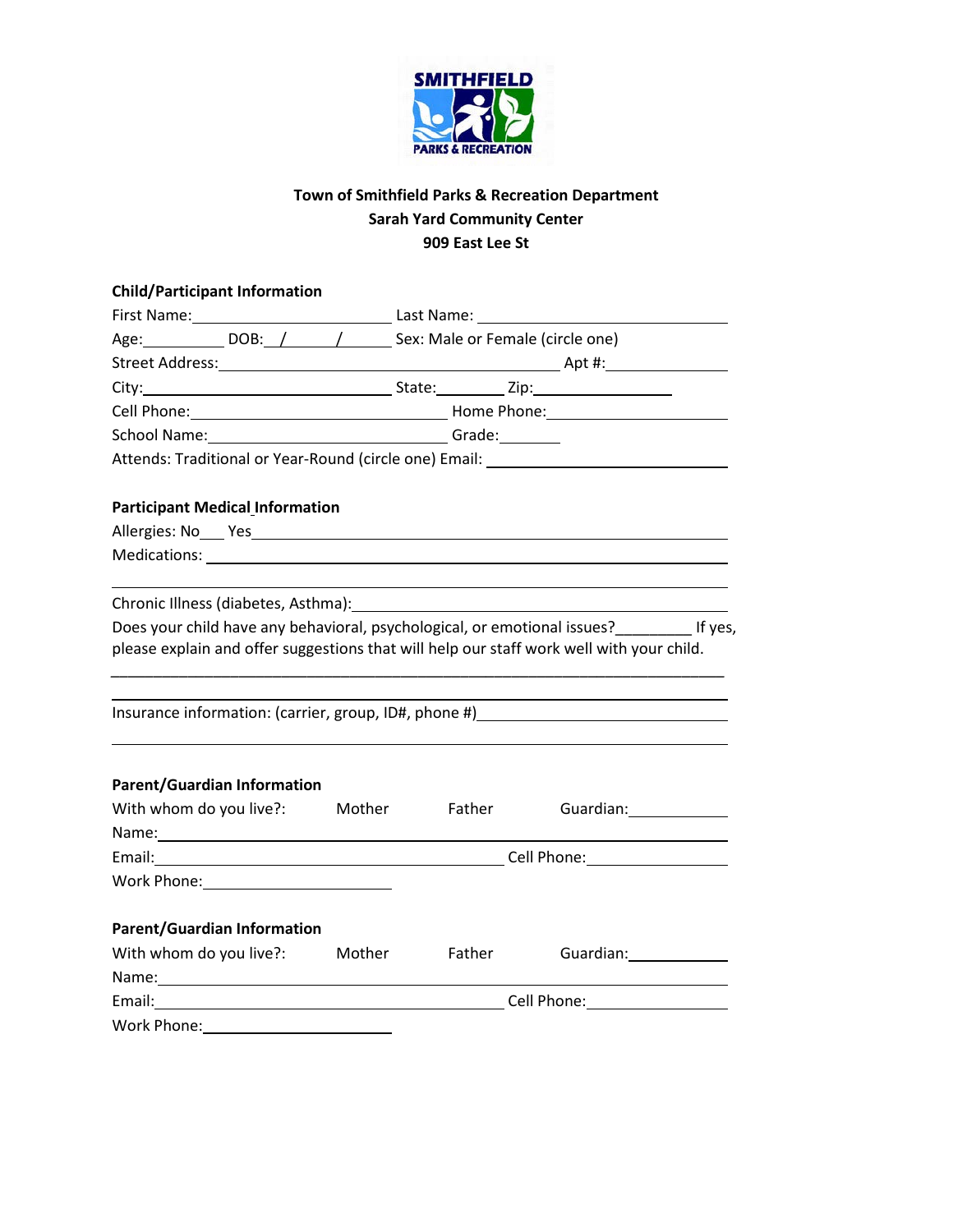

| <b>Emergency Contacts:</b> |            |                                                                                                                |
|----------------------------|------------|----------------------------------------------------------------------------------------------------------------|
| Name:                      |            | Relationship: The state of the state of the state of the state of the state of the state of the state of the s |
|                            |            |                                                                                                                |
| Name:                      |            |                                                                                                                |
| Cell Phone:                | Day phone: |                                                                                                                |
| Name:                      |            | Relationship: 1997                                                                                             |
| Cell Phone:                | Day phone: |                                                                                                                |

#### **Pickup Agreement**

I understand and agree that my child can come and go in and out of the Sarah Yard Community Center.

| Name: |  |
|-------|--|
|       |  |

#### **Authorizations**

\*I give permission for Smithfield Recreation Center to take photographs of my child during program times and for my child's name and photo to be published in newspapers and other publications.

#### **Yes No**

\*I give permission to view movies with a PG-13 rating. **Yes No**

\*I give permission for the Smithfield Recreation Center staff to administer basic first aid to my child in the case of injury. **Yes No**

\*I give permission for my child to go on local field trips within Town of Smithfield with Smithfield Recreation Staff during Smithfield Recreation center hours. The trips would consist of picnics, park visits, human society, library, and other local venues. **Yes No**

\*The Smithfield Recreation Center is often able to provide Wi-Fi access for students to do homework related activities. It is our expectation that youth will use these services appropriately. Failure to meet these expectations will result in revocation of Wi-Fi access at the Smithfield Recreation Center.

\*I give permission for my child to play and watch video games rated T for teens or below and that are deemed appropriate by the staff**. Yes No**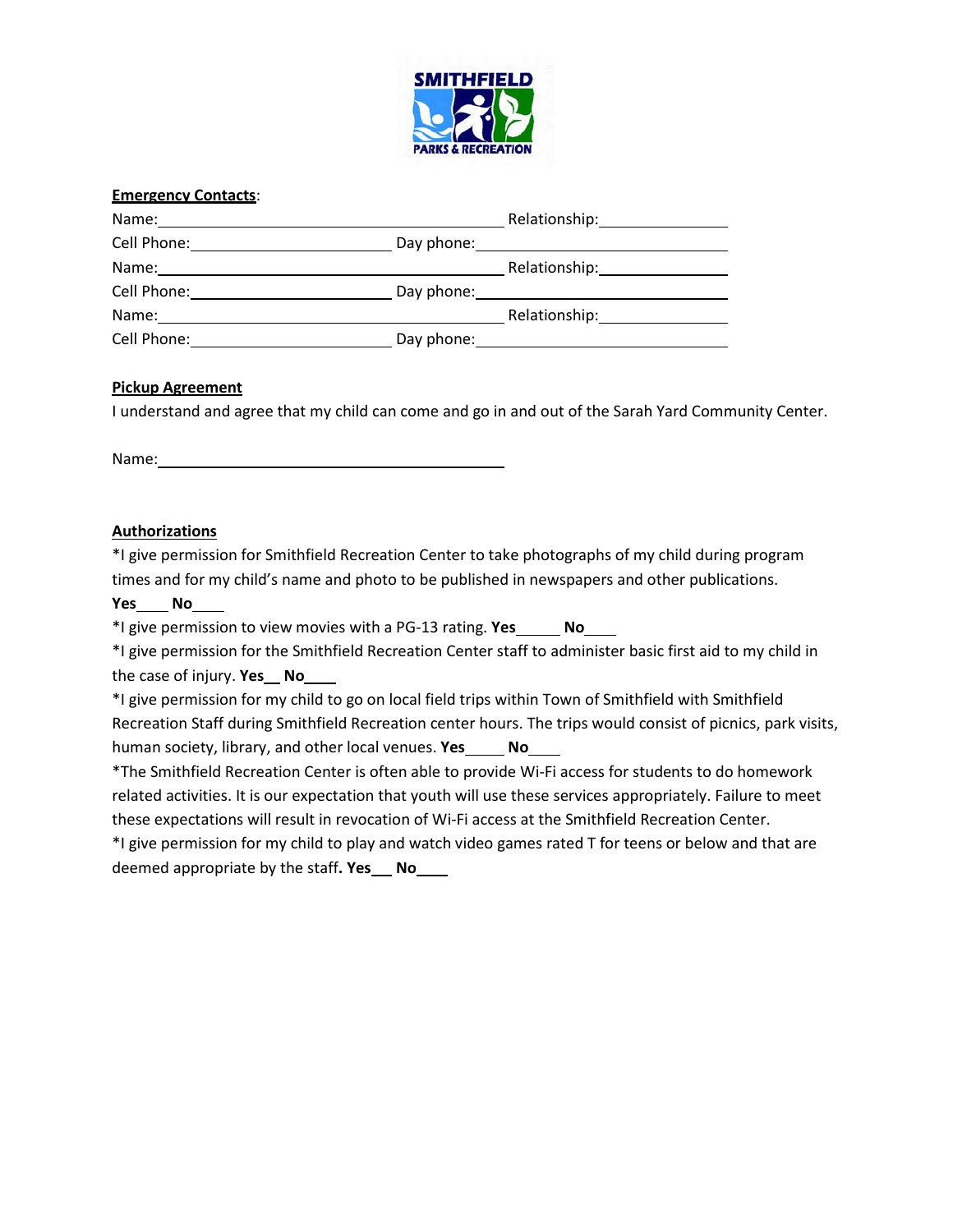

#### **Release of Liability Disclaimer**

I understand that the Smithfield Parks and Recreation provides no insurance coverage for the center participants. By signing below I agree that I have read, understand, and agree to the Smithfield Parks and Recreation Department/SRAC Center program policies. By signing below, I am acknowledging that my child is physically capable of participating in center activities and the information that I have provided on the participant Information Form is correct. **Release and Indemnity Agreement**: I understand that in sports and recreational activities there are incidents of accidents and injury. I allow my child to participate voluntarily in these activities. I have received and read the center policies agreement and understand its contents. I release and agree to hold harmless the Smithfield Parks and Recreation Department, the Smithfield Recreation and Aquatics Center, and the Town of Smithfield from any claims arising out of injury to my child.

### *SIGNATURE IS REQUIRED TO COMPLETE THE REGISTRATION PROCESS*

\_\_\_\_\_\_\_\_\_\_\_\_\_\_\_\_\_\_\_\_\_\_\_\_\_\_\_\_\_\_\_ \_\_\_\_\_\_\_\_\_\_\_\_\_\_\_\_\_\_\_\_\_\_\_\_\_\_\_\_\_\_\_\_\_\_\_\_\_\_\_\_ \_\_\_\_\_\_

Participant's Name **Parent/ Guardian Signature** Date

# **Code of Conduct**

All youth participating in Smithfield Recreation Center programs and activities on or off site are required to conduct themselves according to the following Code of Conduct.

I, will:

- 1) Be responsible for my own behavior and conduct.
- 2) Support and abide by the Recreation Center staff and follow their directions.
- 3) Practice good citizenship, leadership, and have a positive attitude at all times.
- 4) Be honest and trustworthy in my participation at the Recreation Center.
- 5) Show respect to others (peers and adults) by being courteous and respectful. I will not intimidate, bully, put others down or be disrespectful in any way.
- 6) Use appropriate language: I will not swear or use insulting, vulgar or offensive language.
- 7) Maintain acceptable noise levels inside the entire Recreation center and surrounding property.
- 8) Be free from the possession and consumption of drugs, alcohol, and or tobacco.
- 9) Leave all bikes and skateboards/long boards in their designated area.
- 10) Refrain from possession of fireworks and or other flammable objects, including matches and lighters.
- 11) Use the appropriate bathroom (no boys in girls room, no girls in boys' room)
- 12) Abide by the Recreation Center "hands off" policy. I will not partake in sexual behavior in the Recreation Center.
- 13) Be respectful of Town of Smithfield property, no intentional destruction of property, graffiti.
- 14) Be respectful of others property. I will respect other's property (steal, or borrow anything that isn't mine without the owner's permission.
- 15) Clean up after myself and help staff pick up when directed to do so.
- 16) Conduct myself by the highest standards and follow all directions of staff and other adults.
- 17) Report any problems or issues to the staff on duty.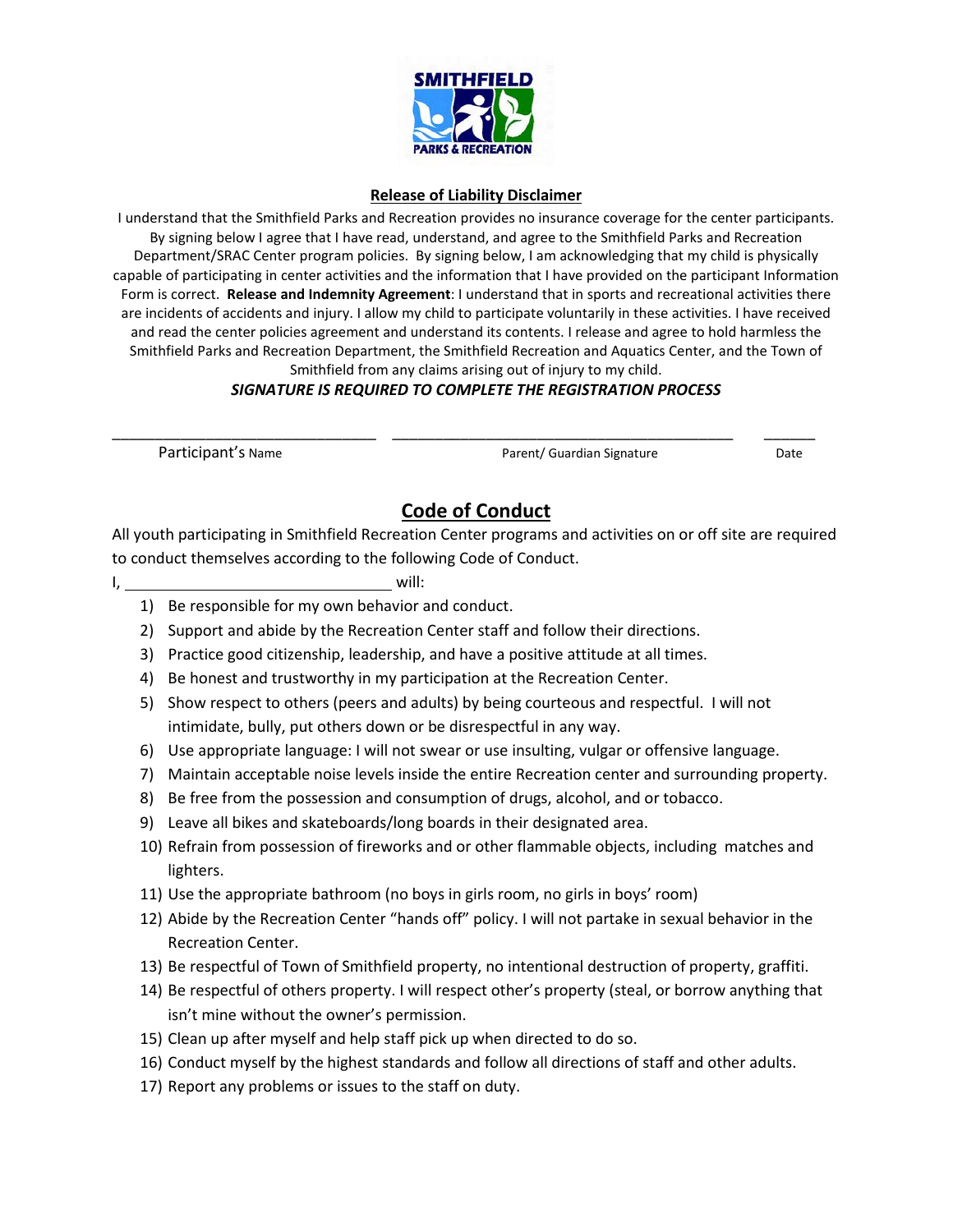

- 18) Be proud of who I am
- 19) Accept the consequences for inappropriate behavior. Consequences for inappropriate behavior :
	- 1) Removal from Recreation Center for a day
	- 2) Contact with parents/ guardians
	- 3) Suspension from the Recreation Center for multiple days
	- 4) Contact with the Smithfield Police department
	- 5) Permanent dismissal from the Recreation Center

| <b>Youth Signature</b>                                                                                                                                                                                                             | Date |
|------------------------------------------------------------------------------------------------------------------------------------------------------------------------------------------------------------------------------------|------|
| <b>Parent Signature</b>                                                                                                                                                                                                            | Date |
| <b>Discipline Procedures</b><br>1) Inappropriate language: 1-verbal warning 2-written notification 3-call home, asked to leave<br>2) Inappropriate wardrobe: 1-verbal warning 2-written notification, asked to leave until dressed |      |

appropriately.

3) Inappropriate computer use: 1-verbal warning 2-written notification, removal from computer 3-call home, asked to leave

4) In wrong bathroom: 1-verbal warning 2-written notification 3-ask to leave, call home

5) Public displays of affection (kissing, sitting on laps)1-verbal warning 2-written notification 3-aske to leave, call home

6) Not following staff directions 1-verbal warning 2-written notification, asked to leave 3- call home , multiple day suspension

7)Being disrespectful to staff and others: 1-written notification, asked to leave 2-multiple day suspension, call home

8) Possession of tobacco/lighters/fireworks etc. 1-written notification, asked to leave 2- call home 3 multiple day suspension

#### **The following are crimes, parents and police department will be notified.**

- 1- Bullying (verbal, cyber, physical)
- 2- Destruction of property/vandalism
- 3- Gambling
- 4- Fighting
- 5- Possession/ under the influence of alcohol/ drugs